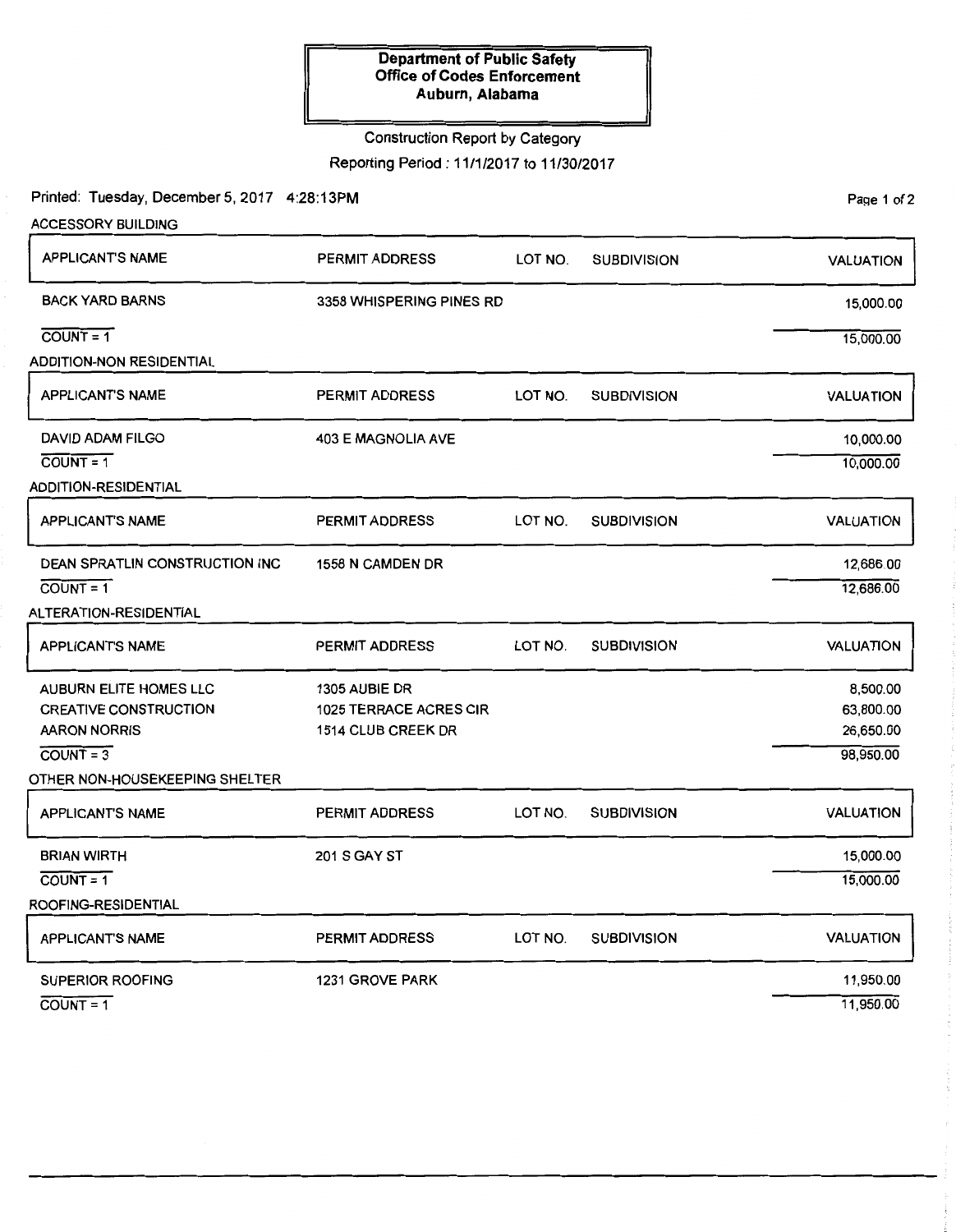#### **Department of Public Safety Office of Codes Enforcement Auburn, Alabama**

#### Construction Report by Category

Reporting Period : 11 /1 /2017 to 11 /30/2017

Printed: Tuesday, December 5, 2017 4:28:13PM

SINGLE FAMILY HOUSE-DETACHED

| <b>APPLICANT'S NAME</b>            | <b>PERMIT ADDRESS</b>               | LOT NO. | <b>SUBDIVISION</b>          | <b>VALUATION</b> |
|------------------------------------|-------------------------------------|---------|-----------------------------|------------------|
| DILWORTH DEVELOPMENT               | 1865 YARBROUGH FARMS<br><b>BLVD</b> | 242     | YARBROUGH FARMS PINE VALLEY | 69,473.70        |
| <b>BUILDERS PROFESSIONAL GROUP</b> | 216 WOODWARD WAY                    | 158     | <b>MIMMS TRAIL</b>          | 336,209.60       |
| <b>STONE MARTIN BUILDERS</b>       | 775 MONROE DR                       | 10      | THE OAKS AT COTSWOLD        | 363.826.26       |
| <b>STONE MARTIN BUILDERS</b>       | 778 MONROE DR                       | 95      | THE OAKS AT COTSWOLD        | 418,640.86       |
| <b>STONE MARTIN BUILDERS</b>       | 782 MONROE DR                       | 94      | THE OAKS AT COTSWOLD        | 372,917.08       |
| <b>MICHAEL ALLEN HOMES</b>         | <b>2077 LAMB LN</b>                 | 64      | <b>ASHETON LAKES</b>        | 351,122.76       |
| AUBURDAN INC                       | 129 GRAZIA WAY                      | 8       | <b>TIVOLI</b>               | 281.084.00       |
| <b>W.E. PENTON</b>                 | 3812 WIMBERLY RD                    | 7Β      | <b>ISOM</b>                 | 3,279,668.47     |
| <b>MICHAEL ALLEN HOMES</b>         | <b>17 FINNEGANS WAY</b>             | 35      | <b>LEGACY</b>               | 345.008.52       |
| <b>GRAYHAWK HOMES INC</b>          | <b>1211 WEATHERFORD ST</b>          | 13      | <b>GROVE HILL</b>           | 275.456.95       |
| $COUNT = 10$                       |                                     |         |                             | 6.093.408.20     |

TOTAL COUNT= 18

TOTAL VALUATION=

6,256,994.20

BUILDING OFFICIAL

Page 2 of 2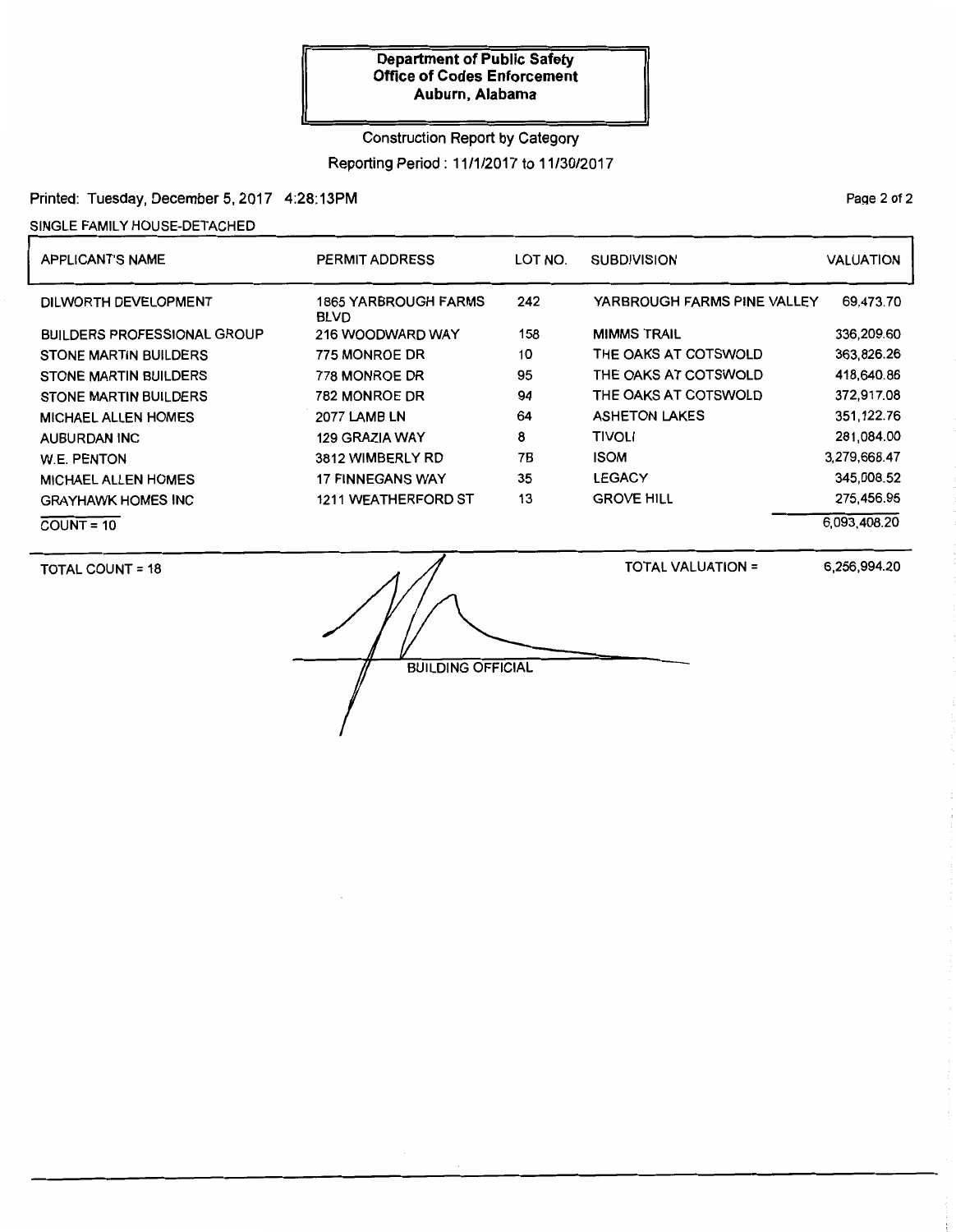#### **Department of Public Safety Office of Codes Enforcement Auburn, Alabama**

# Construction Permits Issued With Valuation Report

Reporting Period : November 2017

 $\ddot{\phantom{0}}$ 

# Printed:Tuesday, December 5, 2017 4:40:09PM Printed:Tuesday, December 5, 2017 4:40:09PM

| <b>CATEGORY</b>                 | <b>NOV</b><br>2017 | \$ VALLE     | <b>NOV</b><br>2016 |               | <b>JAN-NOV</b><br>2017 |                   | <b>JAN-NOV</b><br>2016   |                |
|---------------------------------|--------------------|--------------|--------------------|---------------|------------------------|-------------------|--------------------------|----------------|
|                                 |                    |              |                    | \$ VALUE      |                        | \$ VALUE          |                          | \$ VALUE       |
| <b>ACCESSORY BUILDING</b>       | 1                  | 15,000.00    | 6                  | 298,065.68    | 31                     | 785,157.10        | 36                       | 994,084.42     |
| <b>ADDITION-NON RESIDENTIAL</b> |                    | 10,000.00    | 1                  | 249,529.00    | 5                      | 1,599,500.00      | 10                       | 5,110,102.00   |
| ADDITION-RESID-GARAGE-CARPORT   | 0                  | 0.00         | 1                  | 9,595.99      | 3                      | 74,399.00         | 8                        | 234,304.70     |
| <b>ADDITION-RESIDENTIAL</b>     | 1                  | 12,686.00    | 5                  | 74.658.31     | 44                     | 3,701,899.29      | 42                       | 2,692,431.63   |
| ALTERATION-NON RESIDENTIAL      | 0                  | 0.00         | 5                  | 722,443.00    | 57                     | 7,340,584.01      | 55                       | 9.404,299.71   |
| ALTERATION-RESIDENTIAL          | 3                  | 98,950.00    | 12                 | 370,028.00    | 110                    | 3,609,247.08      | 109                      | 3,380,868.26   |
| AMUSEMENT/SOCIAL/RECREATIONAL   | 0                  | 0.00         | $\mathbf{2}$       | 281,000.00    | 27                     | 1,382,870.00      | 21                       | 1,263,400.00   |
| FIVE OR MORE FAMILY BUILDING    | 0                  | 0.00         | 0                  | 0.00          | 3                      | 94,127,413.00     | 5                        | 12,812,355.79  |
| HOTEL/MOTEL/TOURIST CABIN       | 0                  | 0.00         | 0                  | 0.00          | 1                      | 6,160,000.00      | 0                        | 0.00           |
| <b>INDUSTRIAL</b>               | 0                  | 0.00         | 0                  | 0.00          | 1                      | 4,771,110.00      | 1                        | 3,555,705.00   |
| OFFICE/BANK/PROFESSIONAL        | 0                  | 0.00         | 0                  | 0.00          | 9                      | 8,309,617.71      | 5                        | 8,952,650.00   |
| OTHER NON-HOUSEKEEPING SHELTER  | 1                  | 15,000.00    | 0                  | 0.00          | 2                      | 444,237.00        | 1                        | 394,900.00     |
| ROOFING- NON RESIDENTIAL        | 0                  | 0.00         | 0                  | 0.00          | 3                      | 48,939.00         | $\overline{\phantom{a}}$ | 400,332.00     |
| ROOFING-RESIDENTIAL             |                    | 11,950.00    | 28                 | 254,098.15    | 148                    | 1,315,892.93      | 178                      | 1,475,396.71   |
| SCHOOL/OTHER EDUCATIONAL        | 0                  | 0.00         | 0                  | 0.00          | 1                      | 1,959,936.00      | 0                        | 0.00           |
| SINGLE FAMILY HOUSE-ATTACHED    | 0                  | 0.00         | 6                  | 1,119,534.65  | 45                     | 8,539,771.62      | 21                       | 4,444,422.70   |
| SINGLE FAMILY HOUSE-DETACHED    | 10                 | 6,093,408.20 | 69                 | 17,470,353.13 | 437                    | 137, 146, 268. 22 | 431                      | 126,551,406.58 |
| STORE/CUSTOMER SERVICE          | 0                  | 0.00         | 0                  | 0.00          | 5                      | 5,381,877.20      | 3                        | 1,903,480.62   |
| STRUCTURE OTHER THAN BUILDING   | 0                  | 0.00         | 0                  | 0.00          | 5                      | 306,700.00        | 3                        | 196,605.00     |
| THREE-FOUR FAMILY BUILDING      | 0                  | 0.00         | 0                  | 0.00          | 4                      | 734,668.60        | 0                        | 0.00           |
| <b>TWO-FAMILY BUILDING</b>      | 0                  | 0.00         | 7                  | 875,000.00    | 22                     | 4,403,435.47      | 8                        | 1,154,000.00   |
| <b>TOTALS</b>                   | 18                 | 6,256,994.20 | 142                | 21,724,305.91 | 963                    | 292, 143, 523. 23 | 944                      | 184,920,745.12 |

**BUILDING OFFICIAL** 

 $\mathcal{L}$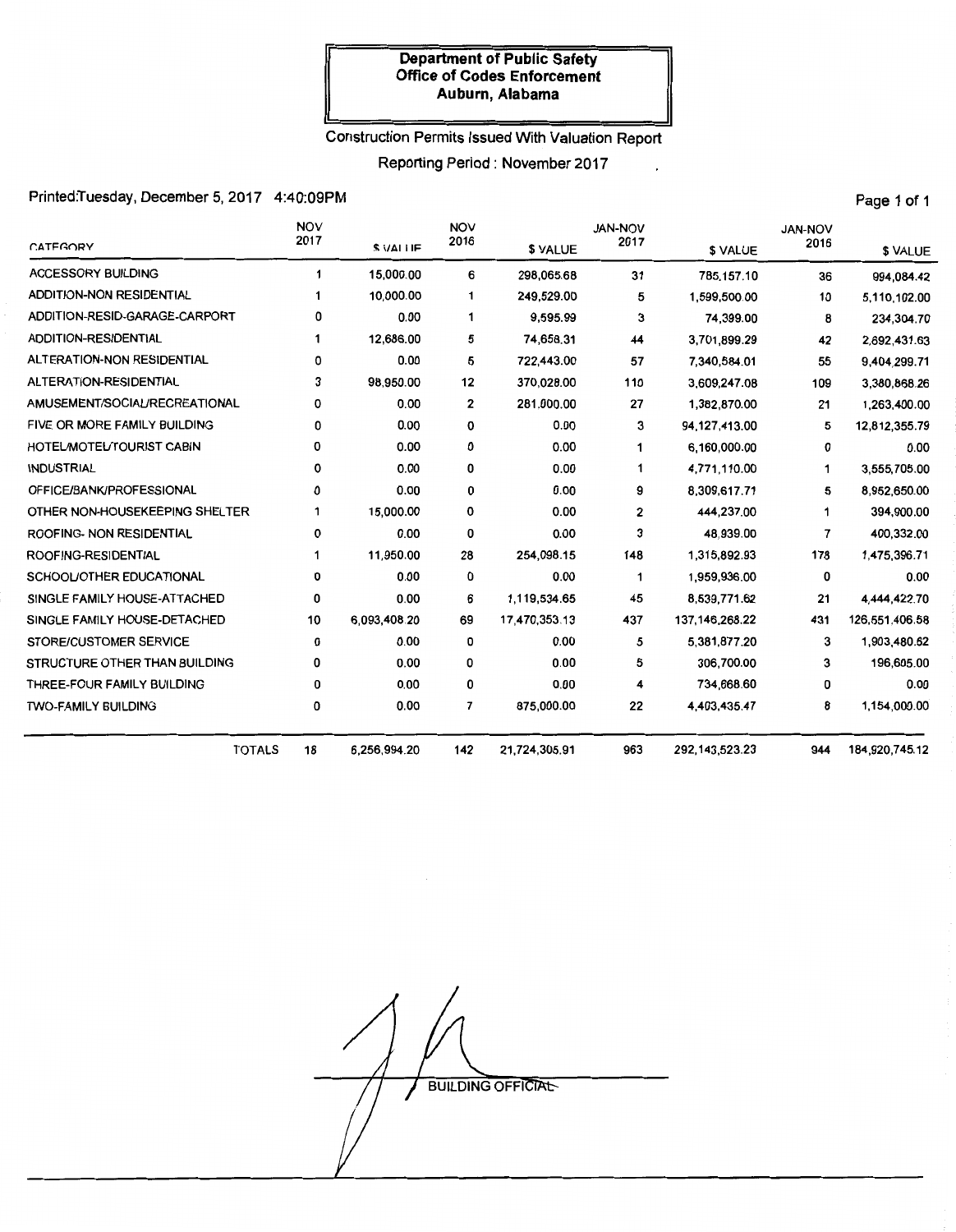

# **Construction Valuation Report**

## **Public Safety - Codes**

# **For the Period: 11/6/2017 To**

### **Total Count: 23**

**11/30/2017** 

## **Total Valuation: \$5,497 ,279.65**

ADDITION • RESIDENTIAL

| <b>Applicant's Name</b>                 | <b>Permit Address</b> |     | Lot No. Subdivision | Valuation    |
|-----------------------------------------|-----------------------|-----|---------------------|--------------|
| <b>COLVIN EVANS CONSTRUCTION</b><br>LLC | 535 E SAMFORD AV      |     |                     | \$150,000.00 |
| DIANE C REYNOLDS                        | 1248 REDFERN PL       | 503 |                     | \$1,500.00   |
| Count = $2$                             |                       |     |                     | \$151,500.00 |

#### ALTERATION· RESIDENTIAL

| <b>Applicant's Name</b>      | <b>Permit Address</b>            | Lot No. Subdivision | Valuation    |
|------------------------------|----------------------------------|---------------------|--------------|
| <b>BLUE OAK CONSTRUCTION</b> | 2041 COUNTRY SQUIRE<br><b>RD</b> |                     | \$285,600.00 |
| Count = $1$                  |                                  |                     | \$285,600.00 |

#### AMUSEMENT/SOCIAURECREATIONA

| <b>Applicant's Name</b> | <b>Permit Address</b>      | Lot No. Subdivision | Valuation   |
|-------------------------|----------------------------|---------------------|-------------|
| :Hughes Pool Inc        | <b>2411 WEST PACE BLVD</b> |                     | \$30,000.00 |
| Count = $1$             |                            |                     | \$30,000.00 |

# OFFICE/BANK/PROFESSIONAL

| <b>Applicant's Name</b>       | <b>Permit Address</b>     |    | Lot No. Subdivision | Valuation   |
|-------------------------------|---------------------------|----|---------------------|-------------|
| <b>GOLD HILL CONSTRUCTION</b> | 762 E GLENN AV            |    |                     | \$9.700.00  |
| <b>JTF PROPERTIES, INC</b>    | <b>715 E GLENN AV 102</b> | 22 |                     | \$8,000.00  |
| <b>J T F PROPERTIES, INC</b>  | 715 E GLENN AV 202        | 22 |                     | \$11,000.00 |
| <b>J T F PROPERTIES, INC</b>  | 715 E GLENN AV 103        | 22 |                     | \$8,000.00  |
| Count = 4                     |                           |    |                     | \$36,700.00 |

Count= 4

| <b>SERVICE STATION/REPAIR GARAGE</b> |                       |  |                     |                |  |
|--------------------------------------|-----------------------|--|---------------------|----------------|--|
| <b>Applicant's Name</b>              | <b>Permit Address</b> |  | Lot No. Subdivision | Valuation      |  |
| PRESCO PETROLEUM INC                 | 465 OPELIKA RD        |  |                     | \$1,100,000.00 |  |
| $Count = 1$                          |                       |  |                     | \$1,100,000.00 |  |

1/3/2018

÷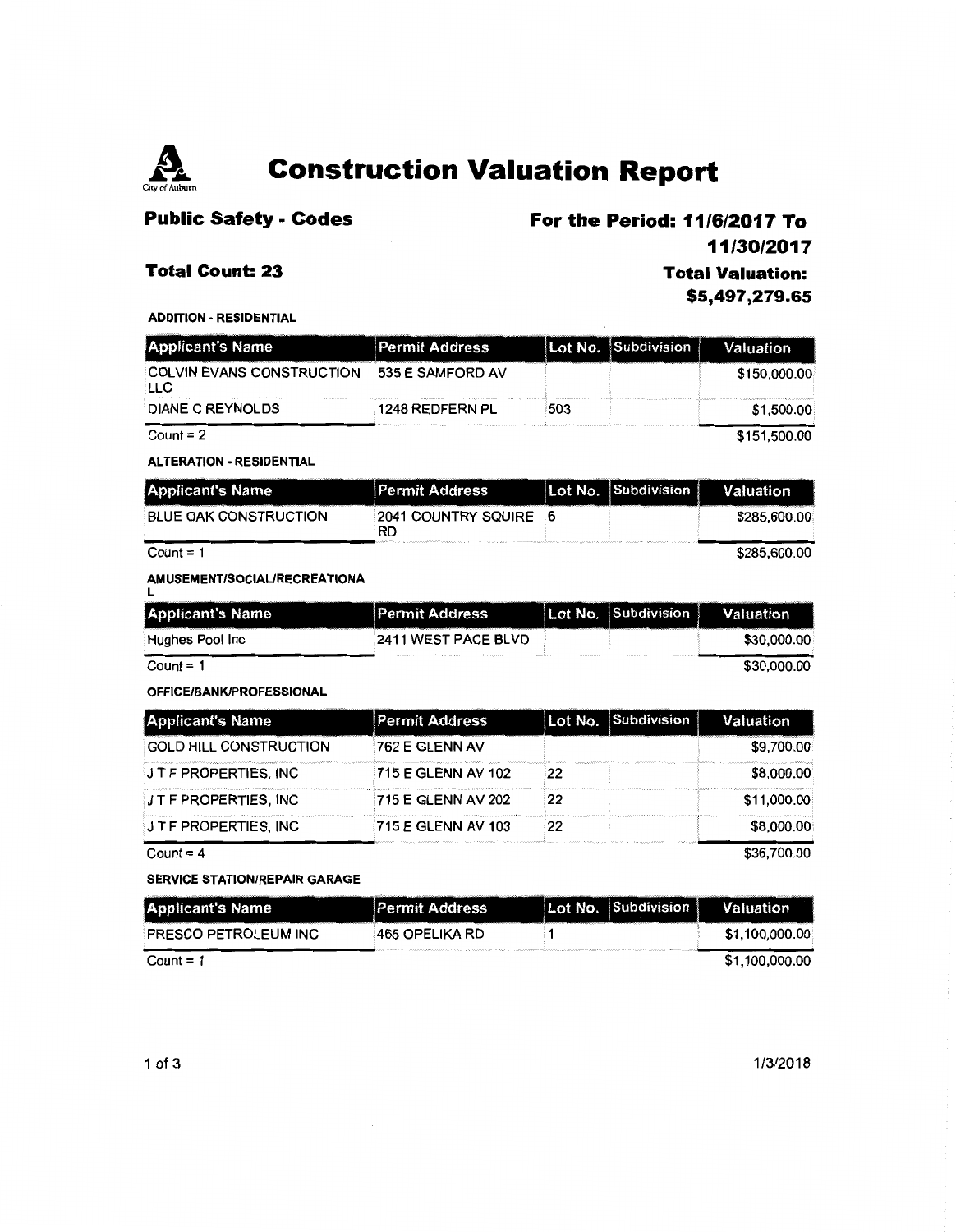

# **Construction Valuation Report**

# **Public Safety - Codes**

# **For the Period: 11/6/2017 To**

# **11/30/2017**

### SINGLE FAMILY HOUSE ·DETACHED

| <b>Applicant's Name</b>                       | <b>Permit Address</b>               | Subdivision<br>Lot No. | Valuation      |
|-----------------------------------------------|-------------------------------------|------------------------|----------------|
| <b>EASTBROOK HOMES SOUTHERN</b><br>INC.       | 740 SHELTON COVE LN                 | 37                     | \$279,892.65   |
| DILWORTH DEVELOPMENT INC                      | 1699 YARBROUGH<br><b>FARMS BLVD</b> | 35                     | \$283,999.64   |
| <b>EASTBROOK HOMES SOUTHERN</b><br><b>INC</b> | 2721 BRIGHTON LN                    | 182                    | \$274,221.10   |
| STONE MARTIN BUILDERS LLC                     | 791 MONROE DR                       | 2                      | \$422,405.07   |
| STONE MARTIN BUILDERS LLC                     | 786 MONROE DR                       | 93                     | \$422,405.07   |
| <b>HOLLAND HOMES LLC</b>                      | 422 S DEAN RD                       |                        | \$455,820.00   |
| ADAMSON CONSTRUCTION<br><b>GROUP, LLC</b>     | 80 LEE RD 20                        |                        | \$295,942.62   |
| <b>LANDMARK BUILDERS LLC</b>                  | 2536 DANBURY DR                     | 132                    | \$509,000.00   |
| <b>HOLLAND HOMES LLC</b>                      | 1715 OVERHILL CT                    | 103                    | \$236,793,50   |
| Count = $9$                                   |                                     |                        | \$3.180.479.65 |

STORE/CUSTOMER SERVICE

| <b>Applicant's Name</b>                | <b>Permit Address</b> |    | Lot No. Subdivision | Valuation    |
|----------------------------------------|-----------------------|----|---------------------|--------------|
| Rabren General Contractor              | 201 W GLENN AV        |    |                     | \$252,000.00 |
| J T F PROPERTIES, INC                  | 715 E GLENN AV 203    | 22 |                     | \$2,500.00   |
| Rabren General Contractor              | 215 W GLENN AV        |    |                     | \$252,000.00 |
| <b>I LOVE JUICE BAR</b>                | 2415 MOORES MILL RD   |    |                     | \$45,000.00  |
| <b>Gemini Construction Company LLC</b> | 1619 OPELIKA RD 120   |    |                     | \$150,000.00 |
| J T F PROPERTIES, INC                  | 715 E GLENN AV 201    | 22 |                     | \$11,500.00  |
| Count = $5$                            |                       |    |                     | \$713,000.00 |

| Category                      | 11/6/2017 To<br>11/30/2017 | \$ Value   |
|-------------------------------|----------------------------|------------|
| Addition - Residential        |                            | 151,500.00 |
| Alteration - Residential      |                            | 285,600.00 |
| Amusement/Social/Recreational |                            | 30,000.00  |
| Office/Bank/Professional      |                            | 36,700.00  |

2 of 3 1/3/2018